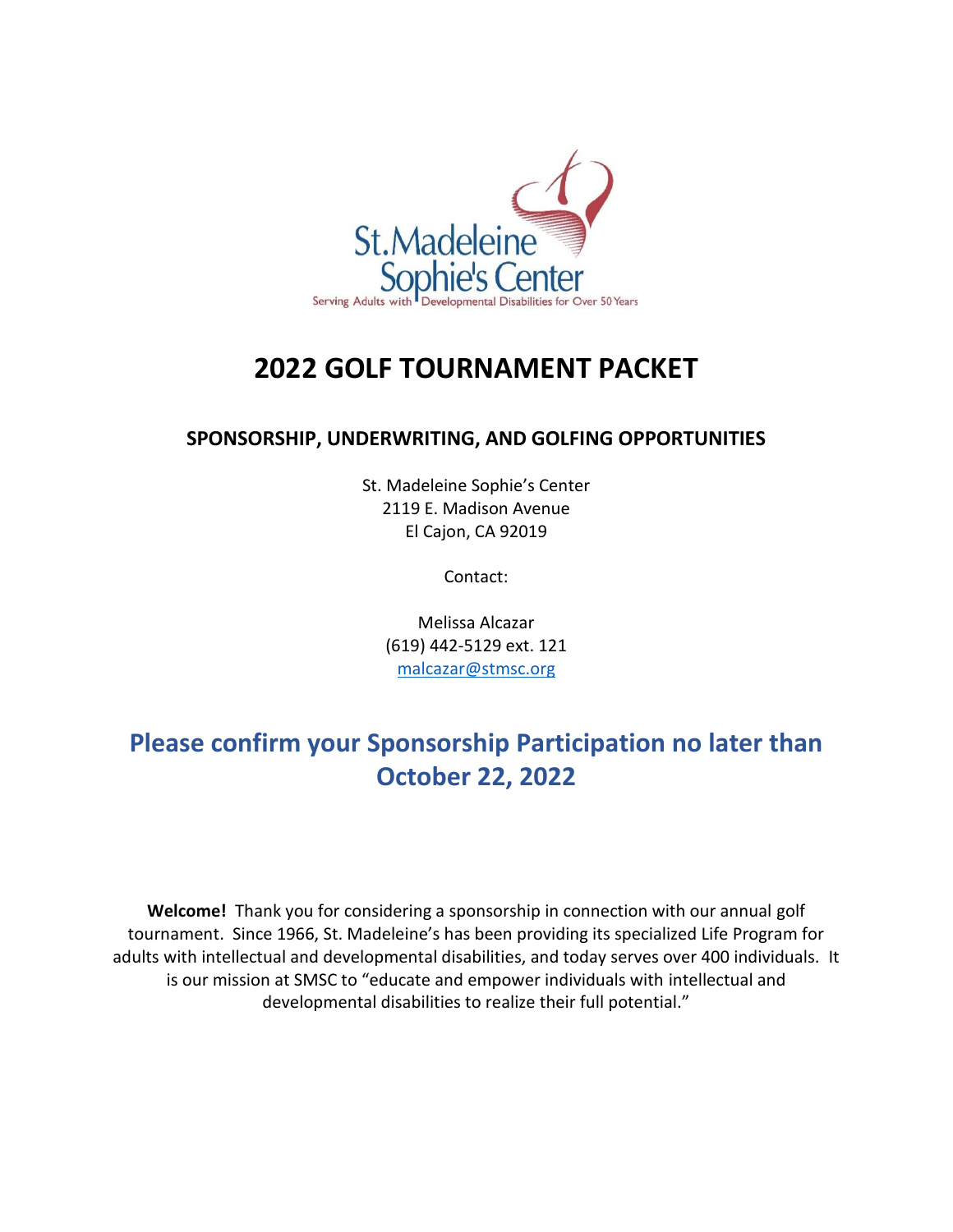Dear Friends,

We are excited to invite you to our "9<sup>th</sup> Annual Swing with Santa Golf Tournament," in memory of Don Parent on Friday, November 4<sup>th</sup> at Singing Hills Golf Resort at Sycuan, Pine Glen Executive Course. The event features games and prizes at select holes, gift bags for each golfer, lunch, and an opportunity drawing.

As our students gradually return to campus, we need your help more than ever to make the tournament a success. This fundraiser brings everyone together to support our Annual Student Appreciation Holiday Celebration, which will be held in person or via Zoom. Our goal is to provide each student with a \$20 Holiday Gift Card. The holiday celebration includes live holiday music throughout the celebration, a festive ugly sweater contest, art ornament presentations, and finally a visit from Santa himself!

You can do your part by joining us as a golfer, sponsor, underwriter, or donating to the event. Enclosed are sponsorship and underwriting opportunities, as well as a golfer registration form for your review.

Please respond to Melissa Alcazar at (619) 442-5129 ext. 121 or by email at malcazar@stmsc.org to confirm your participation. You can also sign up online at swingwithsanta.org

On behalf of the Board of Trustees, the staff, and most importantly, the students of St. Madeleine Sophie's Center, thank you for your continued support and for participating in our "9<sup>th</sup> Annual Swing with Santa Golf Tournament", in memory of Don Parent.

We wish the best of health and safety for you and your loved ones.

Warmly,

Dea meson

Debra Emerson, MBA Chief Executive Officer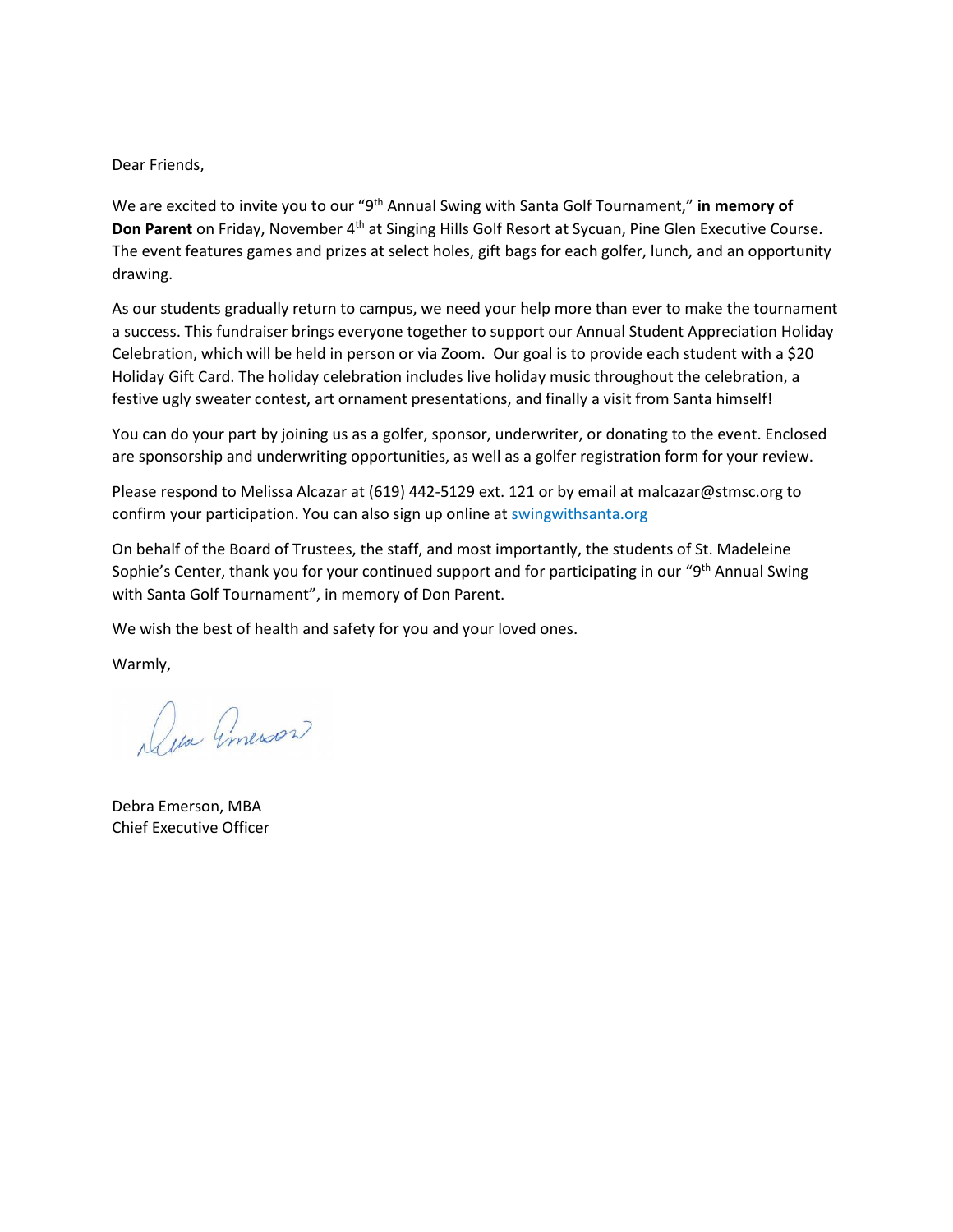## **9 th Annual Swing with Santa Golf Tournament Supporting the Student Appreciation Holiday Celebration**

#### **When: Friday, November 4, 2022 10:30am to 4pm**

#### **Where: Singing Hills Golf Resort at Sycuan 3007 Dehesa Road, El Cajon 92019**

#### \$5,000 – **Tournament Sponsor**

- Your name & logo prominently listed in all print media, event signage, website & social media exposure
- Vendor booth on-course at the event
- Verbal recognition announcements during event
- One complimentary foursome registration for four (4) golfers

#### \$2,500 – **On the Green Sponsor**

- Your name & logo prominently listed in all print media, event signage, website & social media exposure
- Vendor booth on-course at the event
- One complimentary foursome registration for four (4) golfers

#### \$1,000 – **Hole Sponsorship**

- Your name & logo listed on event signage, website & social media exposure
- Company logo displayed at one (1) hole
- One complimentary foursome registration for four (4) golfers
- The opportunity to create a fun and interactive experience at your hole

#### \$500 – **Tee Sponsor**

- Company logo displayed at one (1) hole
- Your name & logo listed on event signage, website & social media exposure
- One complimentary pair (2) of golfers
- The opportunity to create a fun and interactive experience at your hole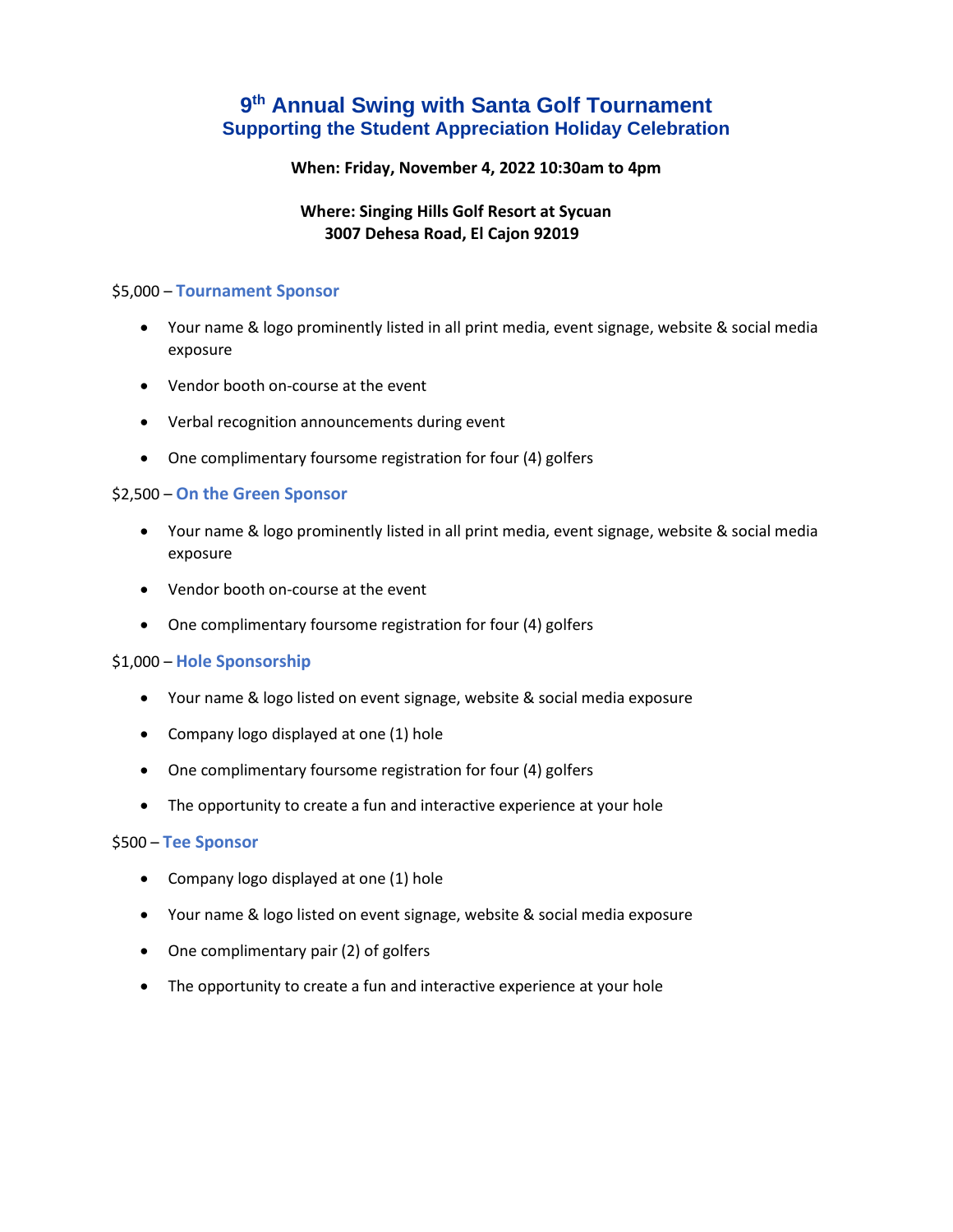# **SPONSOR AGREEMENT FORM**

## **Please confirm your Sponsorship Participation no later than October 22, 2022**

| Yes! I/We would like to support St. Madeleine Sophie's Center's 2022 Golf                          |                                                                                                                                         |                                                                            |                                              |                      |                |
|----------------------------------------------------------------------------------------------------|-----------------------------------------------------------------------------------------------------------------------------------------|----------------------------------------------------------------------------|----------------------------------------------|----------------------|----------------|
|                                                                                                    |                                                                                                                                         | Tournament:                                                                |                                              |                      |                |
|                                                                                                    | Level of Support: $\Box$ \$5,000 Tournament Sponsor $\Box$ \$2,500 On the Green Sponsor                                                 |                                                                            |                                              |                      |                |
|                                                                                                    | □ \$1,000 Hole Sponsor □ \$500 Tee Sponsor                                                                                              |                                                                            |                                              |                      |                |
|                                                                                                    |                                                                                                                                         |                                                                            |                                              |                      |                |
|                                                                                                    |                                                                                                                                         |                                                                            |                                              |                      |                |
|                                                                                                    |                                                                                                                                         |                                                                            |                                              |                      |                |
|                                                                                                    |                                                                                                                                         |                                                                            |                                              |                      |                |
|                                                                                                    |                                                                                                                                         |                                                                            |                                              |                      |                |
|                                                                                                    |                                                                                                                                         |                                                                            |                                              |                      |                |
| Credit Card Type: $\Box$ Amex                                                                      |                                                                                                                                         | $\Box$ Discover                                                            |                                              | $\square$ MasterCard | $\square$ Visa |
|                                                                                                    |                                                                                                                                         |                                                                            |                                              |                      |                |
|                                                                                                    |                                                                                                                                         |                                                                            |                                              |                      |                |
| □ Check is enclosed (Please make check payable to St. Madeleine Sophie's Center) Check # _________ |                                                                                                                                         |                                                                            |                                              |                      |                |
|                                                                                                    |                                                                                                                                         |                                                                            | Please return complete form with payment to: |                      |                |
|                                                                                                    | Melissa Alcazar, Events and Development Manager<br>2119 E. Madison Avenue, El Cajon, CA 92019<br>Tel: (619) 442-5129 ext. 121<br>Email: | St. Madeleine Sophie's Center<br>Fax: (619) 442-9651<br>malcazar@stmsc.org |                                              | www.stmsc.org        |                |
| Your donation is tax deductible to the fullest extent of the law. Our tax ID number is 95-1957332. | St. Madeleine Sophie's Center is a 501(c)3 non-profit organization.                                                                     |                                                                            |                                              |                      |                |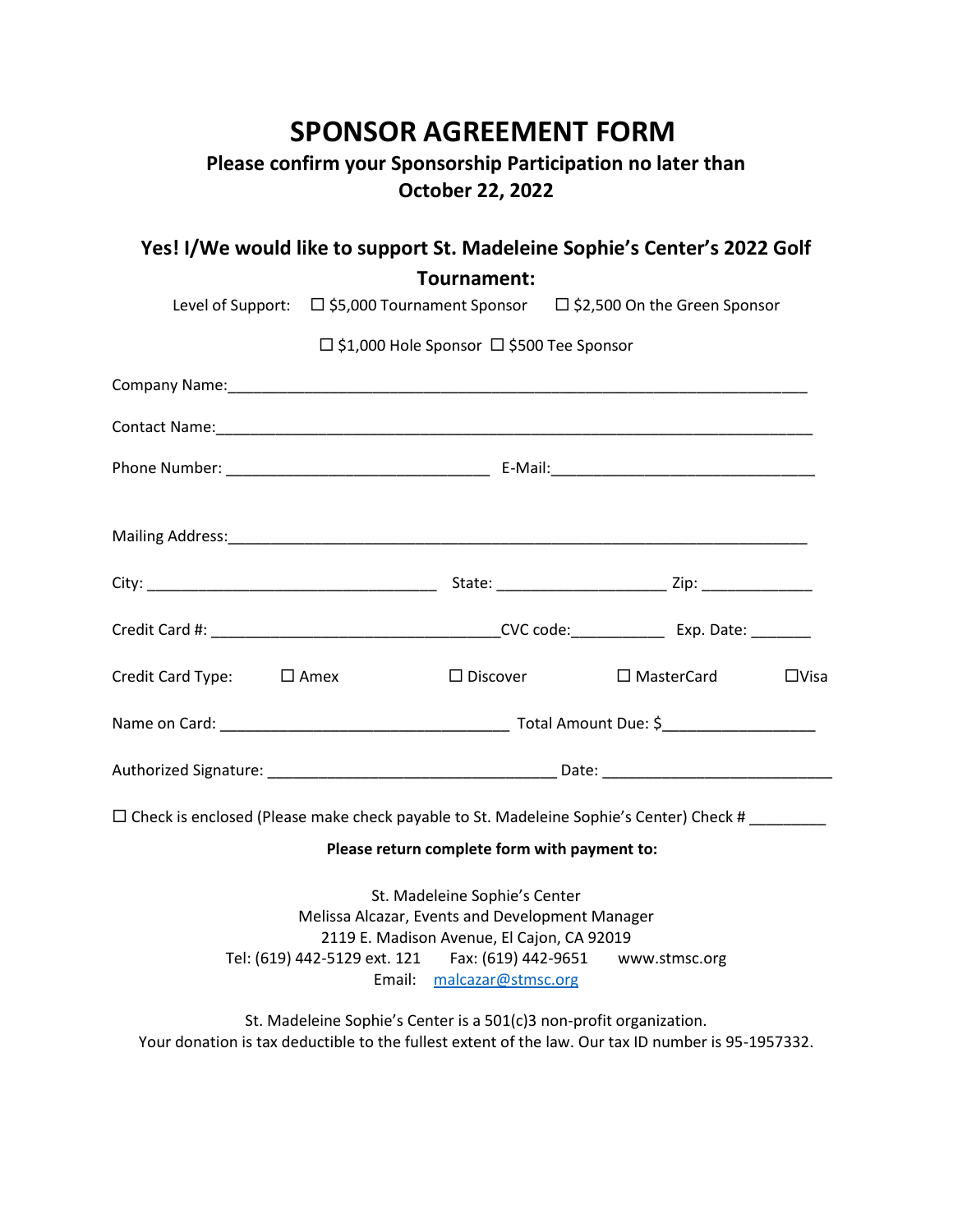# 9 th Annual "Swing with Santa" Golf Tournament

## **Underwriting Opportunities**

### **You can make a difference in the lives of 400+ adults with intellectual and developmental disabilities!**

We are looking for underwriters to support certain costs associated with this year's event. The fundraising brings everyone together to support our Annual Student Appreciation Holiday Celebration which will be held in person or on Zoom. The holiday celebration includes live music throughout the celebration; ugly sweater contest; ornament presentation; and finally a visit from Santa himself!

This is a great alternative for organizations and individuals who would not benefit from a sponsorship or program advertisement, but still want to support the event and St. Madeleine Sophie's Center. Please consider assisting with the event by underwriting one or more of the following expenses:

| #  | Item to be Underwritten for Golf              | <b>Cost</b> | # of Underwriters Total Needed |         |
|----|-----------------------------------------------|-------------|--------------------------------|---------|
|    | <b>Tournament &amp; Student Holiday</b>       |             | <b>Needed</b>                  |         |
|    | <b>Celebration</b>                            |             |                                |         |
|    | Student Golfer's                              | \$120       |                                | \$960   |
|    | Lunch at Golf Course                          | \$285       | 10                             | \$2,850 |
| IЗ | <b>Student Appreciation Holiday Gift Card</b> | \$20        | 400                            | \$8,000 |
| 4  | <b>Golf Balls</b>                             | \$100       | 15                             | \$1,500 |
|    | <b>Helicopter Rental</b>                      | \$100       |                                | \$600   |

#### **Complete below with your check or credit card information to support this event:**

|                                | Credit Card Type (Select One): □ Visa □ MC □ AMEX □ DISCOVER                                        |  |  |                  |  |
|--------------------------------|-----------------------------------------------------------------------------------------------------|--|--|------------------|--|
| Total Amount to be charged: \$ |                                                                                                     |  |  |                  |  |
|                                |                                                                                                     |  |  | Expiration Date: |  |
|                                | Credit Card Security Code #: ___________Signature: __________________________Date: ________________ |  |  |                  |  |

*Questions?* Events Team, 619-442-5129, ext. 115 /events@stmsc.org